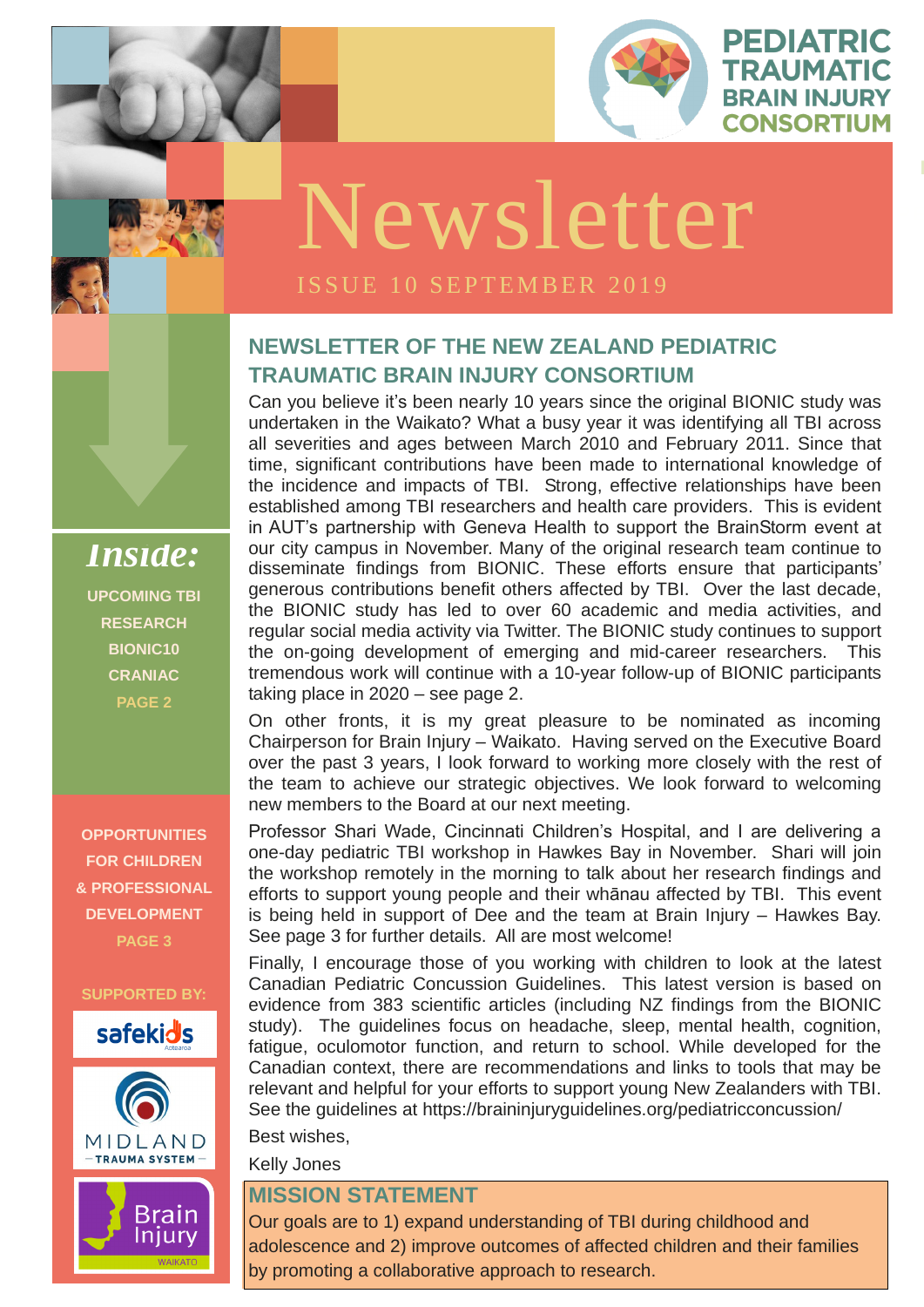## **BIONIC STUDY 10-YEAR FOLLOW-UP IN 2020**

With thanks to funding from The Royal Society, Te Apārangi and the Waikato Medical Research Foundation, researchers from AUT and the Universities of Auckland and Waikato will undertake a 10-year follow-up of adults and children from the BIONIC study. Led by Associate Professor Alice Theadom (adult follow-up) and Dr Kelly Jones (child follow-up), this research provides a unique opportunity to find out more about the longterm social and health effects of sustaining a TBI. Researchers also aim to identify factors that predict and influence long-term outcomes. Follow-up assessments will focus on a wide range of areas, including cognitive function, quality of life, participation, behaviour, and social relationships. This round of follow-up assessments will get underway in March 2020. Learning more about long-term recovery pathways after TBI will help to identify the persistent difficulties affecting people's return to pre-injury function. This research will also reveal factors associated with good and poor outcomes to help guide the delivery and nature of treatment. In addition, identifying the individuals and sub-populations most at risk of recurrent injury will also help to inform injury prevention strategies to reduce people's risk of TBI, health inequalities, and associated costs.

#### **STUDENT SCHOLARSHIP OPPORTUNITY**

The 10-year follow-up of BIONIC participants includes a fabulous opportunity for a Masters level student to be involved in this project. Funding has been provided by The Royal Society, Te Apārangi for a post-graduate student to join the team and complete a Masters Thesis project at AUT. If you would like to know more, contact Associate Professor Alice Theadom by emailing alice.theadom@aut.ac.nz or phone 09 921 9999 extension 7805.



#### **NEW STUDY TO EXAMINE CHILDREN'S RECOVERY FROM CONCUSSION**

University of Waikato Professor Nicola Starkey, along with collaborators from AUT, Murdoch Children's Research Institute, and University of Auckland have been awarded a \$1.1 million grant from the Health Research Council of New Zealand. Known as the Concussion Recovery Assessment of New Zealanders in Adolescence and Childhood (CRANIAC) study, this research focuses on learning more about how children recover from concussion. Findings will help to develop evidence-based guidelines around children's return to activities, such as school, sports and play. The study will involve 600 children and adolescents from the Auckland and Waikato areas, with a mixture of Māori, Pacific, and Pākehā families. Those taking part will be assessed at 5 time points after injury to see how children and young people recover and to find out about the types of symptoms they may be experiencing and when and for how long. Ultimately, study findings will help inform international guidelines that will help GPs, educators and families in supporting children to get back to their usual activities while also promoting their full recovery from concussion. If you would like to know more about this study see or contact Professor Nicola Starkey by emailing nstarkey@waikato.ac.nz